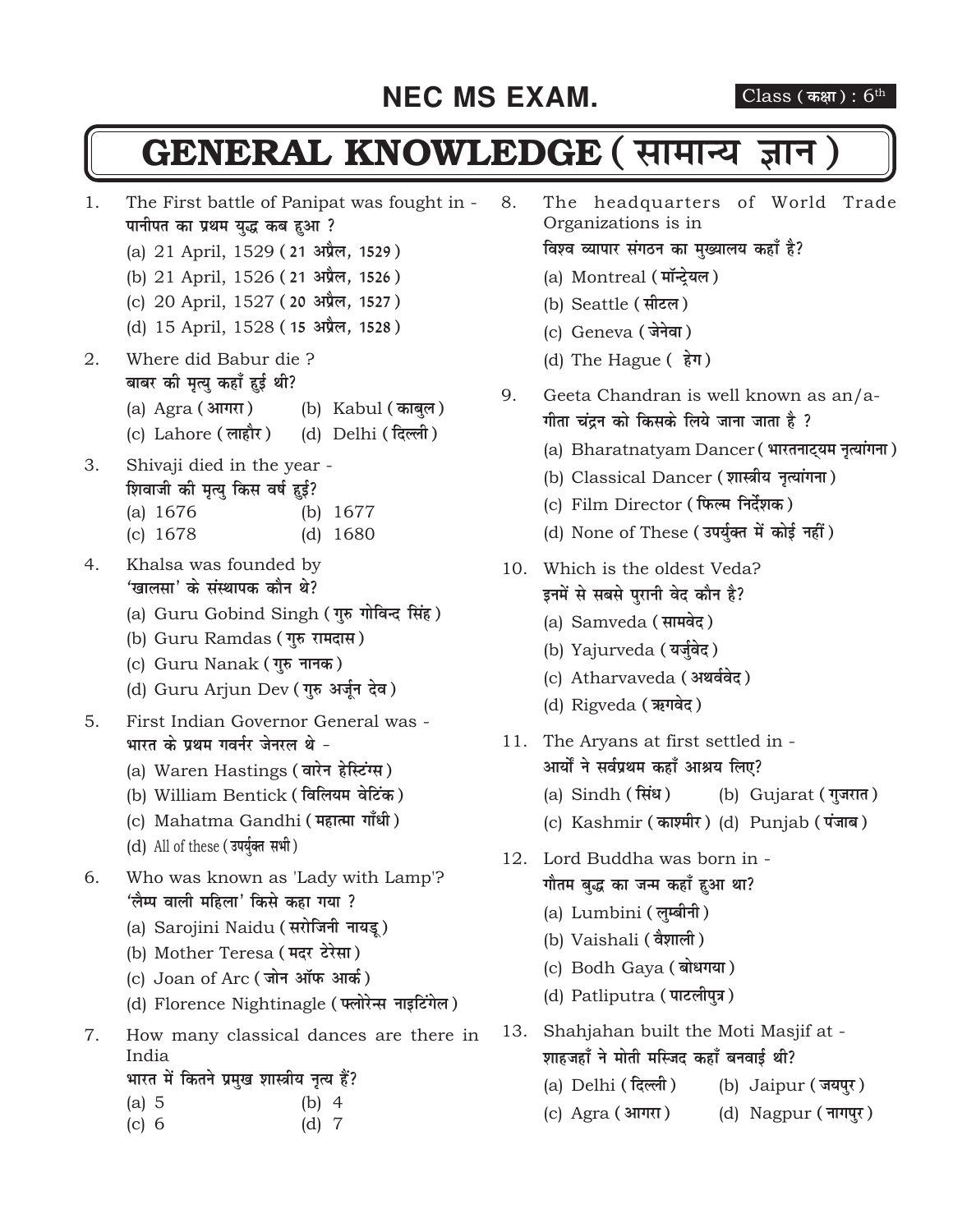|     | <b>NEC MS Exam</b>                                                                                                                                                                                                                          | $(Page-2)$                              |     | $\text{Class}$ ( कक्षा ) : $6^{\text{th}}$                                                                                                                                                                                      |
|-----|---------------------------------------------------------------------------------------------------------------------------------------------------------------------------------------------------------------------------------------------|-----------------------------------------|-----|---------------------------------------------------------------------------------------------------------------------------------------------------------------------------------------------------------------------------------|
| 14. | Capital of Bihar is -<br>बिहार की राजधानी है -                                                                                                                                                                                              |                                         | 20. | What was the old name of Bihar?<br>बिहार का पुराना नाम क्या था?                                                                                                                                                                 |
|     | (a) Ranchi (राँची)<br>(c) Patna (पटना)                                                                                                                                                                                                      | (b) Gumla (गुमला)<br>(d) Delhi (दिल्ली) |     | (a) Patliputra (पाटलीपुत्र)<br>(b) Magadh (मगध)                                                                                                                                                                                 |
| 15. | 'National Game' of India is -<br>भारत का राष्ट्रीय खेल है -<br>(a) Cricket (क्रिकेट)                                                                                                                                                        |                                         | 21. | (c) Agamkuan (अगमकुआँ)<br>(d) Patna (पटना)<br>Who was the father of Amitabh Bachan?                                                                                                                                             |
|     | (b) Hockey (हॉकी)<br>(c) Luddoo (लूडो)<br>(d) Badminton (बैडमिंटन)                                                                                                                                                                          |                                         |     | अमिताभ बच्चन के पिता का नाम बताएँ?<br>(a) Harivansh Ray Bachchan (हरिवंश राय बच्चन)<br>(b) Salim Khan (सलीम खान)                                                                                                                |
| 16. | How many colours are used in Indian Flag-<br>भारतीय राष्ट्रीय ध्वज में कितने रंग होते हैं?                                                                                                                                                  |                                         |     | (c) Sunil Dutt (सुनील दत्त)<br>(d) None of These (कोई नहीं)                                                                                                                                                                     |
| 17. | (a) $3$<br>$(b)$ 4<br>$(c)$ 5<br>$(d)$ 2<br>Which country got Independence on '15th                                                                                                                                                         |                                         | 22. | The third battle of Panipat was fought in<br>the year -<br>पानीपत की तिसरी युद्ध किस वर्ष में हुआ?                                                                                                                              |
|     | August'?<br>'15 अगस्त' को किस देश ने स्वतंत्रता प्राप्त की?<br>(a) Italy (ईटली)<br>(b) Delhi (दिल्ली)<br>(c) India (भारत)<br>(d) Pakistan (पाकिस्तान)                                                                                       |                                         | 23. | (a) $1707$<br>(b) $1757$<br>$(c)$ 1739<br>(d) $1761$<br>Which of the planets is nearest to the<br>Earth?<br>पृथ्वी के सबसे समीप कौन सा ग्रह है?<br>(a) Jupiter (बृहस्पति) (b) Venus (शुक्र)                                     |
|     | 18. At which place 'Kumbh Mela' is organised<br>in 2013?<br>2013 में 'कुम्भ मेला' का आयोजन किस जगह पर हुआ था?<br>(a) Jaipur (जयपु)<br>(b) Nagpur (नागपुर)<br>(c) Allahabad (इलाहाबाद)<br>(d) Patna (पटना)                                   |                                         |     | (c) Mercury (बुध) (d) Mars (मंगल)<br>Which country is the largest producer of<br>Silk?<br>सिल्क का सबसे बड़ा उत्पादक देश कौन सा है?<br>(a) $Japan ( जापान)$<br>(b) China (चीन)<br>(c) India (भारत)<br>(d) Sri Lanka (श्री लंका) |
| 19. | What is the name of wife of 'Riteish<br>Deshmukh'?<br>रितेश देशमुख की पत्नी का नाम क्या है?<br>(a) Gauri Khan (गौरी खान)<br>(b) Genelia D'souza (जिनेलाया डिसुजा)<br>(c) Jaya Bachchan (जया बच्चन)<br>(d) Priyanka Chopra (प्रियंका चोपड़ा) |                                         | 25. | Who is the Chief Minister of Bihar?<br>बिहार के मुख्य मंत्री कौन हैं?<br>(a) Nitish Kumar (नीतीश कुमार)<br>(b) Mamta Banerjee (ममता बनर्जी)<br>(c) Sharad Yadav (शरद यादव)<br>(d) Laloo Yadav (लालू यादव)                       |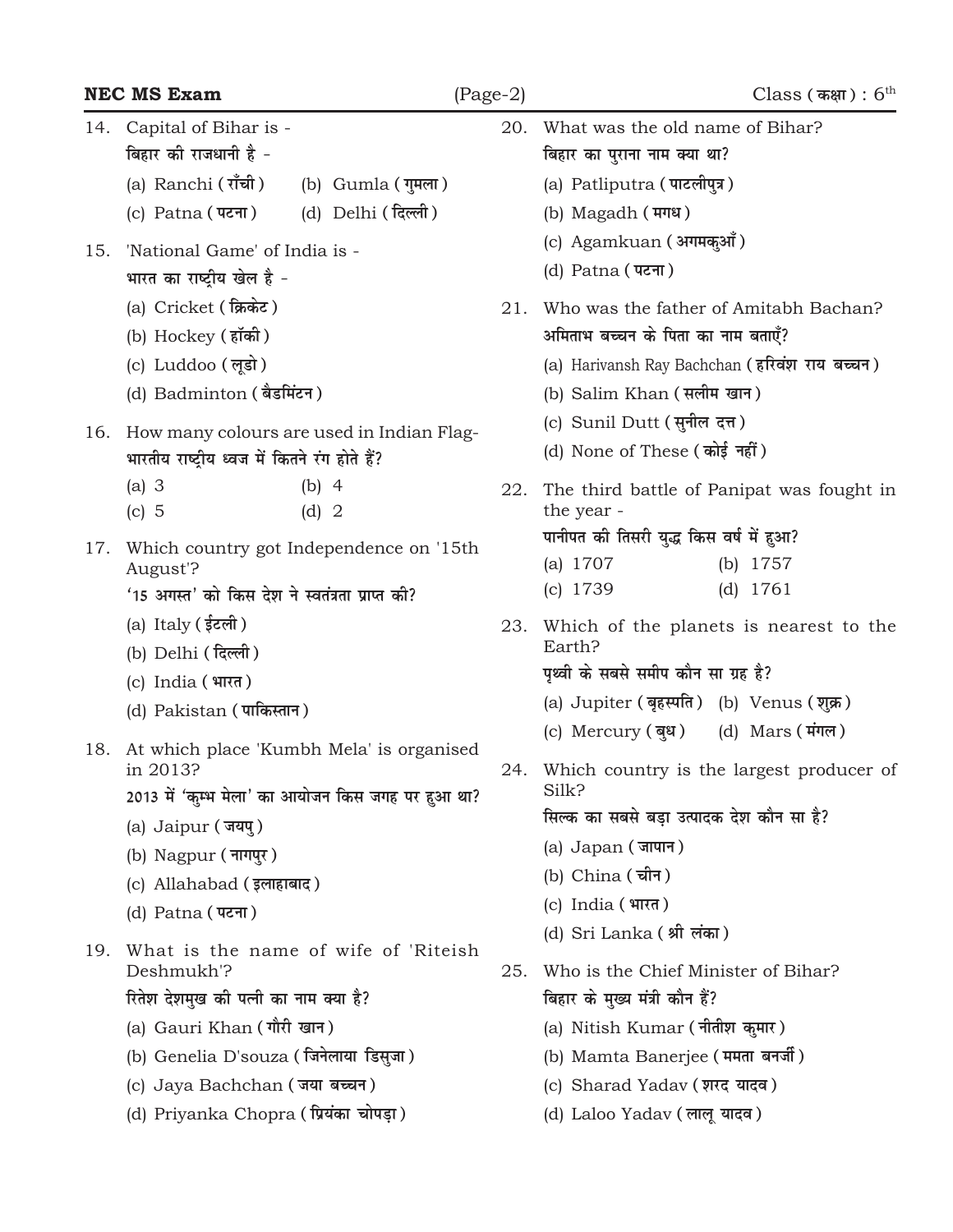### $GENERAL$  SCIENCE (सामान्य विज्ञान)

- 1. Valency of Carbon is <u>कार्बन की संयोजकता है</u> -
	- (a) 1 (b) 4
	- (c) 2 (d) 6
- 2. An alloy is -

#### **मिश्रधातु** है-

- (a) A compound (एक यौगिक)
- (b) An allotropic form (एक एलोट्रॉपिक रुप में)
- (c) An isomer (एक समभारी)
- (d) A mixture (एक मिश्रण)
- 3. Milk is a
	- द**ध** है-
	- (a) Mixture **(feJ.k)** (b) Element **(rRo)**
	- (c) Metal (धातु) (d) None of These (कोई नहीं)
- 4. The father of modern chemistry is आधुनिक रसायन शास्त्र के पिता **है**-
	- (a) Priestley (प्रीस्टले)
	- (b) Lavoisier (लैबोआईजर)
	- (c) Dalton (डाल्टन)
	- (d) Mendeleerf (मेंडलीफ)
- 5. Hydrogen was discovered by हाइडोजन की खोज किसने की थी ?
	- (a) Cavendish (कैवेंन्डिस)
	- (b) Lavoisier (लैबोआईजर)
	- (c) Rutherford (रदरफोर्ड)
	- (d) Scheele (शील)
- 6. The colour of hydrogen is हाइडोजन का रंग **है**-
	- (a) Yellow (पीला) (b) Orange (नारंगी)
	- (c) Black **(dkyk)** (d) Colourless **(jaxghu)**
- 7. Heavy water is used as
	- **गरु जल का कहाँ इस्तेमाल होता है?**
	- (a) Washing Water (धोने वाले जल में)
	- **(b) Detergent ( डिटर्जेंट )**
	- (c) Drinking water (पीने वाले जल में)
	- (d) Moderator (मोडरेटर)
- 8. Most impure of carbon is **सर्वाधिक अशुद्ध कार्बन है-**(a) Graphite (ग्रेफाइट) (b) Anthracite (एंथ्रासाइट) (c) Lamp Black (लैंप ब्लैक) (d) Wood Charcoal (लकड़ी का कोयला) 9. The lowest layer of earth's atmosphere is-पथ्वी के वातावरण का सबसे नीचला परत है-(a) Troposphere (टोपोस्फेयर) (b) Stratosphere (स्टैटोस्फेयर) (c) Mesophere (मेजोस्फेयर) (d) Ionosphere (आइनोस्फेयर) 10. Which one of the following disease caused by bacteria? इनमें से कौन सी बिमारी जीवाणु के कारण **होता है**? (a) Tuberculosis (तपेदिक) (b) Mumps ( **मम्स**) (c) Small pox (छोटी माता) (d) Rabies (रेबिज) 11. Number of basic SI unit is - <u>बे</u>सीक SI युनिट का संख्या है-(a) 4 (b) 7 (c) 6 (d) 5 12. Light year is unit of - प्रकाश वर्ष डकाई है-(a) Time (समय) (b) Speed of Light (**प्रकाश तीव्रता की**) (c) Distance (दूरी) **(d) Mass (द्रव्यमान)** 13. Nucleons are - परमाण होते हैं -(a) Protons & Neutrons (प्रोटॉन एवं न्युट्रॉन) (b) Neutrons & Electrons ( **न्युट्रॉन एवं इलेक्ट्रॉन** ) (c) Both (a) & (b) (दोनो (a) एवं (b))
	- (d) None of These (कोई नहीं)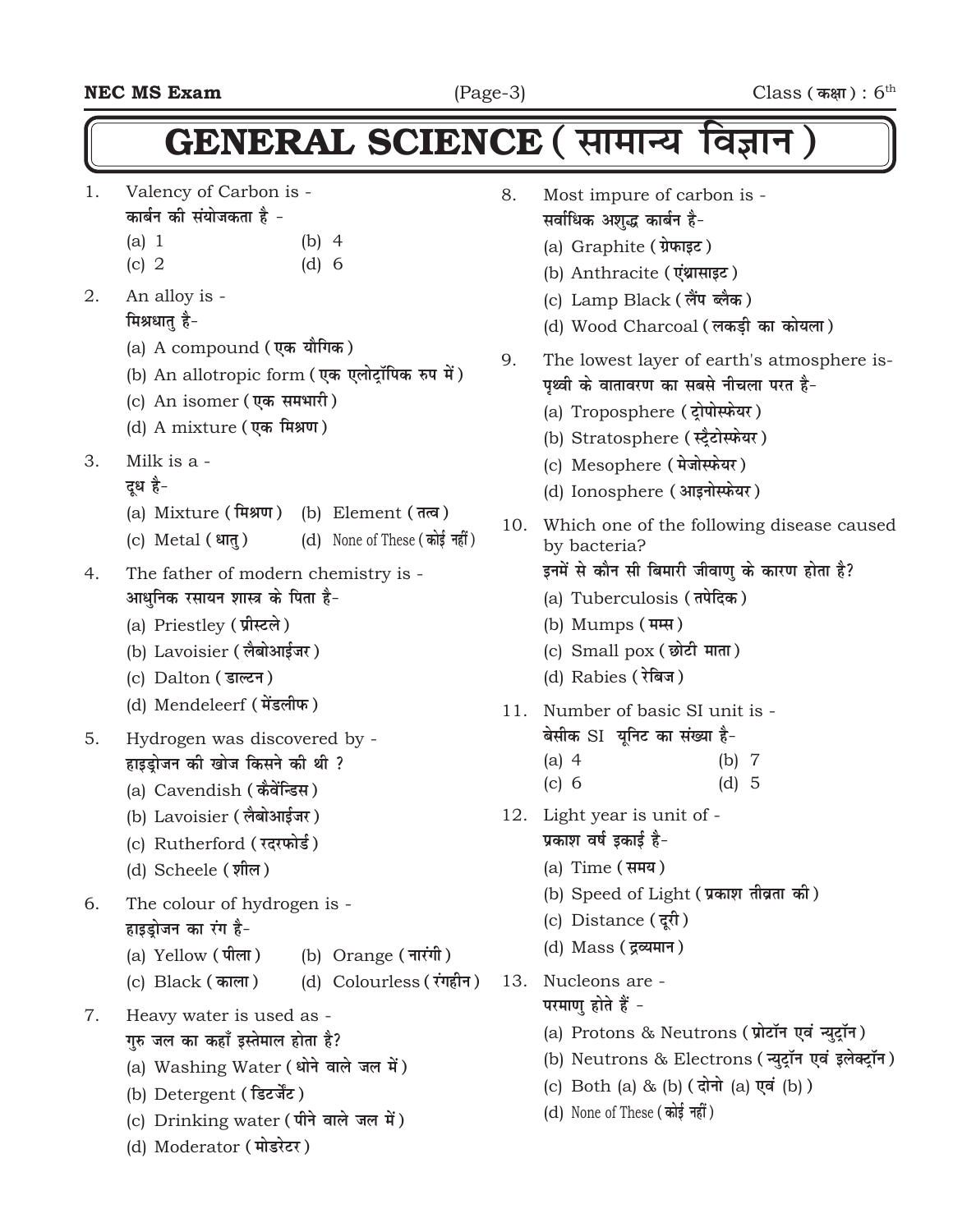|     | <b>NEC MS Exam</b>                                                                                                                      |                                                                                           | $(Page-4)$ | $\text{Class } ( \text{ } \text{{\texttt{M}}\text{{\texttt{N}}}} ) : 6^\text{th}$                                                                                                                                      |
|-----|-----------------------------------------------------------------------------------------------------------------------------------------|-------------------------------------------------------------------------------------------|------------|------------------------------------------------------------------------------------------------------------------------------------------------------------------------------------------------------------------------|
| 14. | The disease AIDS is caused by<br>एड्स बिमारी का कारण है-<br>(a) Bacteria (जीवाण्)<br>(b) Fungi $(\overline{\text{wind}})$               |                                                                                           | 20.        | The hardest part of human body is -<br>मानव शरीर का सबसे कठोर भाग है-<br>(a) Bone (हड्डी)<br>(b) Palaque (फलक)<br>(c) Enamel (दंतवल्क)                                                                                 |
|     | (c) Virus (विषाणु)                                                                                                                      |                                                                                           |            | (d) Skull (खोपड़ी)                                                                                                                                                                                                     |
| 15. | (d) Protozoan (प्रोटोजोन)<br>Carrote is a<br>गाजर होता है -                                                                             |                                                                                           | 21.        | Normal temperature of human body is-<br>मानव शरीर का सामान्य तापमान है-<br>(a) $40.5^{\circ}$ C<br>(b) $36.9^{\circ}$ C<br>(c) $98.4^{\circ}$ C<br>(d) $82.4^{\circ}$ C                                                |
|     | (a) Root $(\bar{\mathcal{A}}, \bar{\mathcal{B}})$<br>(c) Fruit $(\pi \pi)$                                                              | (b) Stem $(\overline{d}$ ना)<br>(d) Flower (फ़ूल)                                         | 22.        | Animals and plants that live in water are.<br>called<br>पौधे एवं जानवर जो जल में रहते हैं. वे कहलाते हैं-                                                                                                              |
| 16. | Number of arm found in octopus -<br>ऑक्टोपस के कितने बाँह होते हैं ?<br>(a) $4$<br>(c) 6                                                | (b) 5<br>$(d)$ 8                                                                          |            | (a) $Wet$ (भींगा)<br>(b) Aquatic (जलकीड़ा)<br>(c) Aquamarine (बेरुज)<br>(d) Aqua $(\bar{\mathbf{w}})$                                                                                                                  |
| 17. | The bones of birds are -<br>पक्षियों की हड्डीयाँ होती है -<br>(a) Strong and Solid (मजबूत एवं ठोस)<br>(b) Soft and Solid (कोमल एवं ठोस) | (c) Pneumatic and light (वायवीय एवं हल्की)<br>(d) Calcaveous and heavy (चूनेदार एवं भारी) | 23.        | The Sun is a -<br>सूर्य एक है -<br>(a) Producer of Water<br>(जल का निर्माणकर्ता)<br>(b) Secondary source of Energy<br>(उर्जा का द्वितीय स्रोत)<br>(c) Primary Source of Energy<br>(ऊर्जा का प्रथम स्रोत)               |
| 18. | The largest living bird is -<br>सबसे बड़ी जीवित पक्षी है?<br>(a) Kiwi (कीवी)<br>(b) Penguin (पेंग्वीन)<br>(c) Ostrich (शतर्मुर्ग)       |                                                                                           | 24.        | (d) None of These (कोई नहीं)<br>Study of fish is known as -<br>मछली के अध्ययन को कहा जाता है-<br>(a) Isthology (स्थोलॉजी)<br>(b) Entemology (इन्टेमेलॉजी)<br>(c) Herpetology (हर्पेटोलॉजी)<br>(d) Fishology (फिशोलॉजी) |
| 19. | (d) Eagle (बाज)<br>whale -<br>ह्वेल के हृदय में कितने प्रकोष्ठ होते हैं?<br>(a) $2$<br>$(c)$ 4                                          | Number of chambers found in the heart of<br>$(b)$ 3<br>$(d)$ 1                            | 25.        | The first Indian made computer is -<br>भारत में निर्मित प्रथम कम्प्यूटर है-<br>(a) Aryabhatt (आर्यभट्ट)<br>(b) Super 1000 (परम 1000)<br>(c) Super 100 (परम 100)<br>(d) Siddhartha (सिद्धार्थ)                          |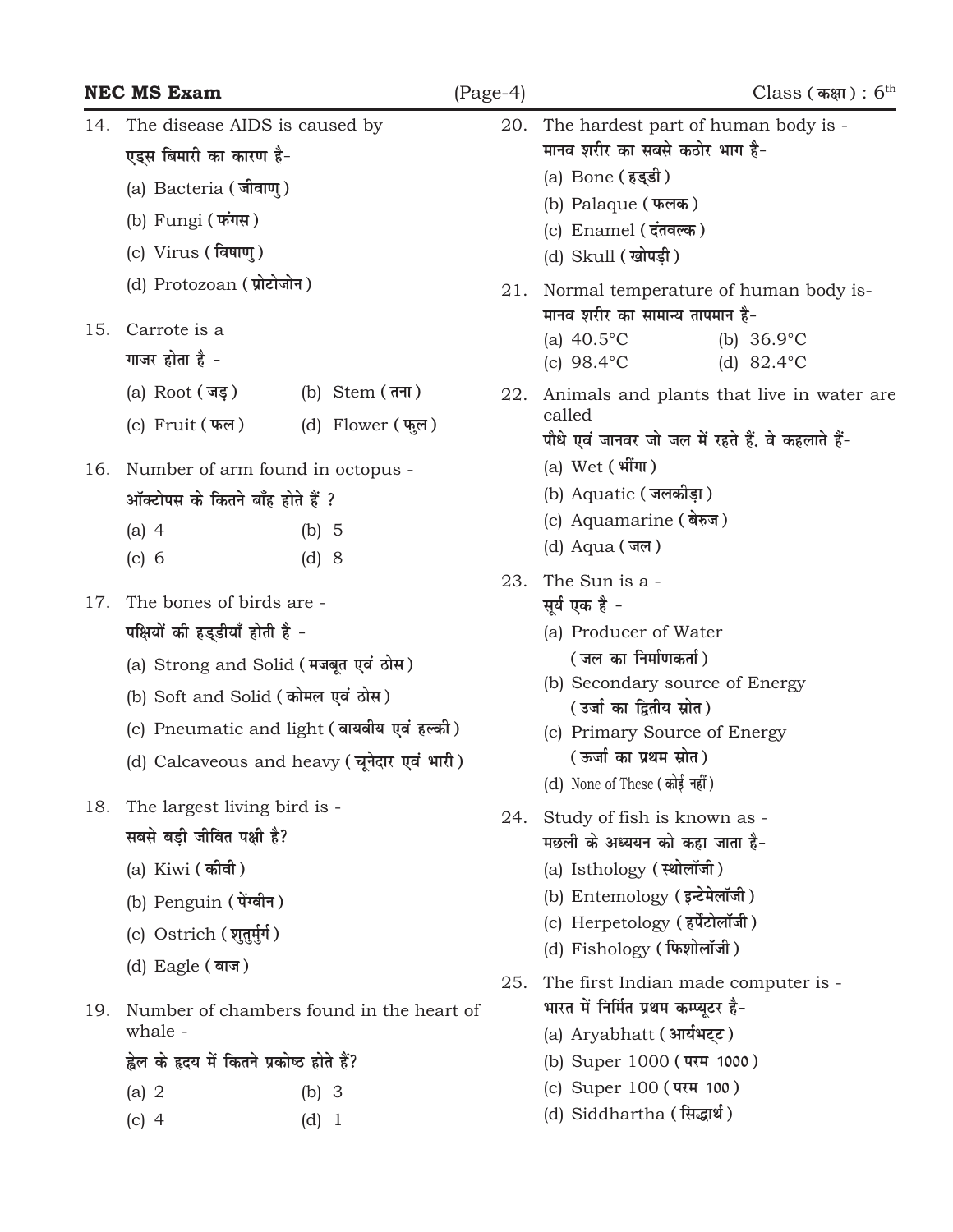### MATHEMATICS ( गणित)

- 1. Find the cube root of 2744 **2744 का घनमूल ज्ञात करें।** 
	- (a) 14 (b) 16
	- (c) 17 (d) 24
- 2. If  $y = 5$ , then what is the value of  $10y^2 + y + 1$ अगर y = 5 है तो  $10$ y<sup>2</sup> + y + 1का मान ज्ञात करें। (a) 256 (b) 257 (c) 347 (d) None of These (कोई नहीं)
- 3. The sum of two number is 216 and their H.C.F. is 27. The number are : दो संख्याओं का जोड 216 है और म.स. 27 है तो दोनो
	- **laight with the sum**
	- (a) 81, 189 (b) 27, 189
	- (c) 108, 108 (d) 154, 162
- 4. Find out the H.C.F. of 1134 and 1215 1134 तथा 1215 का म.स. ज्ञात करें। (a) 81 (b) 164
	- (c) 36 (d) 23
- 5. Worker A takes 8 hours to do a job. Worker B takes10 hours to do the same job. How long should it take both A and B worker together to do same job?

A किसी काम को 8 घंटा मे पूरा करता है। **B उसी काम** को 10 घंटे में पुरा करता है। तो A और B दोनो उस काम को **कितने घंटो में प्**रा करेंगे?

- (a)  $4\frac{1}{9}$ 4  $4\frac{4}{9}$  (b)  $\frac{9}{4}$ (c)  $6\frac{1}{4}$ 6 (d) None of These (कोई नहीं)
- 6.  $\frac{\sqrt{66} \sqrt{63}}{\sqrt{45} \sqrt{63}} = ?$  $\frac{80 - \sqrt{112}}{2} =$ − − (a)  $\frac{4}{3}$  (b)  $\frac{7}{9}$  (c)  $\frac{3}{4}$  (d)  $\frac{4}{3}$

7. Find out the value of a when  $4a + 9b = 28$ and  $a + b = 2$ a **dk eku crkosa tcfd** 4a + 9b = 28 **rFkk** a + b = 2 **gSA** (a) 8 (b) 6 (c) 4 (d) 2

8. A man bought Toffees at Rs. 28 and sold it Rs. 40. What percent of profit he get on toffees?

एक व्यक्ति चॉकलेट 28⁄- रु. में खरीदता है और **उसी** <u>चॉकलेट को वो व्यक्ति 40/- रु. में बेंचता है तो उसे कितने</u> **प्रतिशत लाभ हुए?** 

(a) 
$$
\frac{50}{7}
$$
 (b)  $4\frac{20}{7}$   
(c)  $4\frac{7}{20}$  (d) None(3)

- 9. A car is running at a speed of 108 km/hr. What distance will it cover in 15 secs.? एक कार 108 कि.मी. प्रतिघंटा की रफ्तार से चलती है तो 15 **सेकेंड में कितनी दुरी तय करेगी?** 
	- (a) 540 Meter (मीटर) (b) 460 Meter (मीटर)
	- (c) 450Meter (मीटर) (d) None of These (कोई नहीं)
- 10.  $\sqrt{625} + \sqrt{100} + \sqrt{121} = ?$ 
	- (a) 64 (b) 46 (c) 56 (d) 66
- 11. Find the diameter of the circle. If ares of circle 154

वत्त का ब्यास ज्ञात करें जिसका क्षेत्रफल 154 **हो** (a) 16 (b) 17 (c) 7 (d) 14

12. Find the area of triangle, if base is 24 cm and height is 36 cm **त्रिभुज का क्षेत्रफल ज्ञात करें अगर आधार 24 से.मी. और** 

शीर्षलंब 36 से.मी. **हो।** 

- $(a)$  432 cm<sup>2</sup> ( $\vec{\bf r}$ ,  $\hat{\bf r}$ ) (b) 342 cm<sup>2</sup> ( $\vec{\bf r}$ ,  $\hat{\bf r}$ )  $\text{(c)}$  546 cm<sup>2</sup> ( $\vec{\textbf{R}}$ , $\vec{\textbf{H}}$ , $\textbf{R}$ ) (d) 646 cm<sup>2</sup> ( $\vec{\textbf{R}}$ , $\vec{\textbf{H}}$ , $\textbf{R}$ <sup>2</sup>)
- 13. Find out the L.C.M. of  $\frac{1}{4}$ ,  $\frac{1}{7}$  $\frac{3}{2}$ 4 1  $\frac{a}{9}$ 1

$$
\frac{1}{4}, \frac{3}{7} \text{ and } \frac{1}{9} \text{ and } \text{ or, } \text{ at, and } \text{ and } \text{ at } 1
$$
\n(a) 5 (b) 3

(c) 6 (d) None of These (कोई नहीं)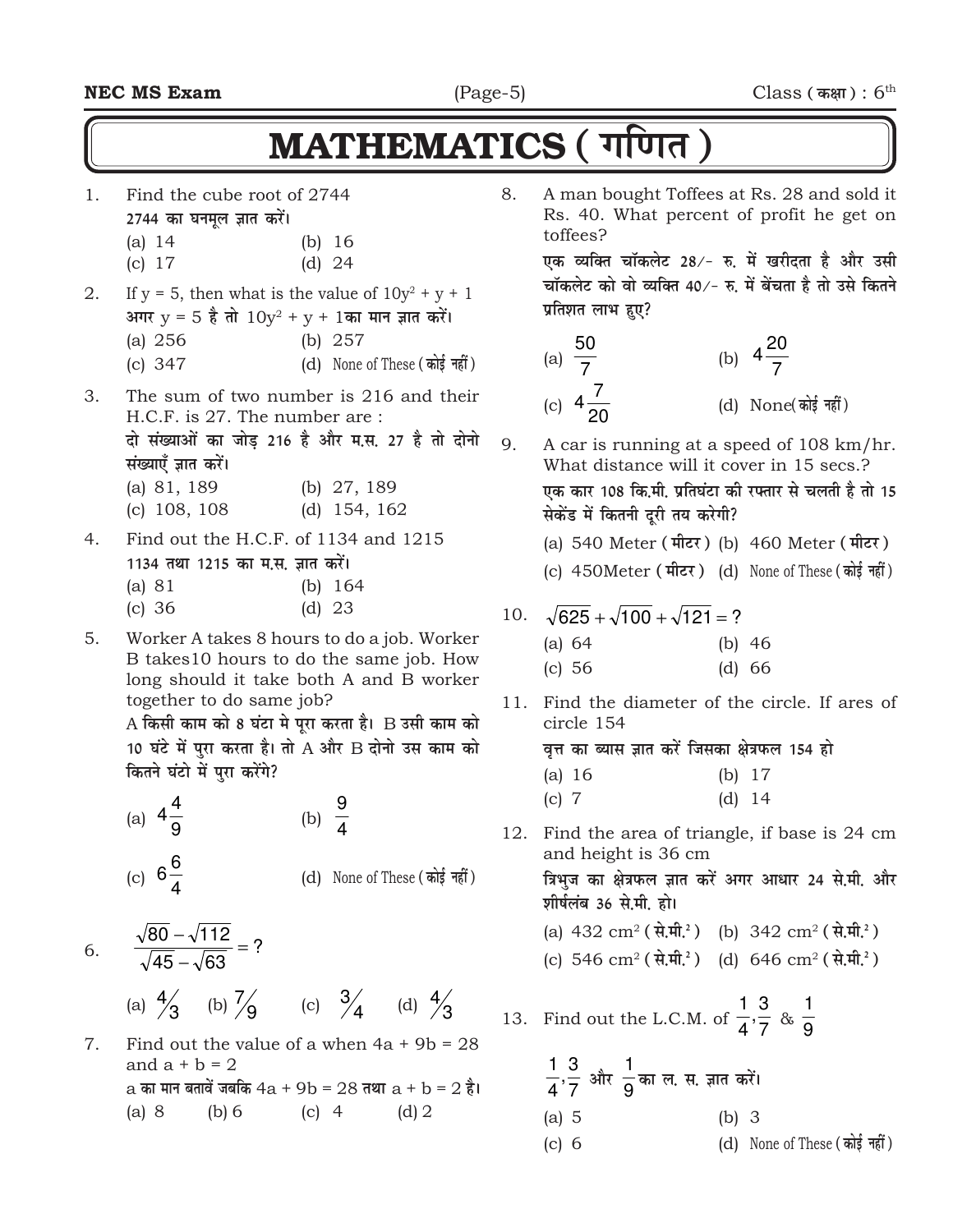|     | <b>NEC MS Exam</b>                                                                                                                          |                                                             | $(Page-6)$ |                                                                                                | Class (कक्षा) : $6th$                               |  |
|-----|---------------------------------------------------------------------------------------------------------------------------------------------|-------------------------------------------------------------|------------|------------------------------------------------------------------------------------------------|-----------------------------------------------------|--|
|     | 14. How many secs does Aditya take to cover a<br>distance of 400 m, if he runs at a speed of<br>$50/9$ m/sec.                               |                                                             | 20.        | What percentage is Rs. 500 of 20% of 15%<br>of 10%?<br>500 रु. का 20% का 15% का 10% क्या होगा? |                                                     |  |
|     | अगर आदित्य 50/9 मी. प्रति सेकंड की रफ्तार से दौड़ता है<br>तो वो 400 मीटर की दूरी तय करने में कितना सेकेण्ड लेगा?                            |                                                             |            | (a) $225$<br>$(c)$ 25                                                                          | (b) $150$<br>$(d)$ 3                                |  |
|     | (a) $42$ Sec. (से.)                                                                                                                         | (b) 72 Sec (से.)                                            |            |                                                                                                |                                                     |  |
|     | (c) 46 Sec. $(\vec{a})$ (d) 36 Sec $(\vec{a})$                                                                                              |                                                             | 21.        | Find the cube root of 4096<br>4096 का घनमूल ज्ञात करें।                                        |                                                     |  |
| 15. | radius of circle.                                                                                                                           | Circumference of a circle is 88 m. Find the                 |            | (a) $15$<br>(c) 14                                                                             | (b) $12$<br>(d) 16                                  |  |
|     |                                                                                                                                             | एक वृत्त जिसकी परिधि 88 मी. है तो उसका त्रिज्या ज्ञात करें। | 22.        | The average age of 10 students is 17, then                                                     |                                                     |  |
|     | (a) 28 Meter (मी.)                                                                                                                          | (b) 44 Meter (मी.)                                          |            | the sum of their age is                                                                        |                                                     |  |
|     | (c) 14 Meter (मी.) (d) 16 Meter (मी.)                                                                                                       |                                                             |            | निकालें।                                                                                       | 10 छात्रों की औसत आयु 17 वर्ष है तो उनके आयु का योग |  |
|     | 16. $\frac{1}{0.04}$ = ?                                                                                                                    |                                                             |            | (a) 64                                                                                         | (b) $84$                                            |  |
|     |                                                                                                                                             |                                                             |            | (c) 170                                                                                        | (d) None of These (कोई नहीं)                        |  |
|     | (a) $\frac{1}{40}$                                                                                                                          | (b) $\frac{2}{5}$                                           | 23.        | If Ram purchases a car Rs. 40000 and sold<br>it Rs. 20000. Find the profit or loss on the      |                                                     |  |
|     | (c) 2.5                                                                                                                                     | (d) 25                                                      |            | car                                                                                            |                                                     |  |
| 17. | Find the simple interest on Rs. 600 at $6\%$ 7<br>annum for 6 years<br>annum for 6 years.                                                   |                                                             |            | यदि राम कार 40000 में खरीदकर 20000 रु. में बेचता है तो<br>प्रतिशत लाभ या हानि बतावें।          |                                                     |  |
|     |                                                                                                                                             |                                                             |            | (a) $40%$                                                                                      | (b) $50\%$                                          |  |
|     | 600 रु. का 6% वार्षिक ब्याज की दर से 6 वर्षों का साधारण<br>ब्याज ज्ञात करें?                                                                |                                                             |            | (c) $20%$                                                                                      | (d) $60\%$                                          |  |
|     | (a) Rs. 500 $(\bar{x},)$ (b) Rs. 400 $(\bar{x},)$                                                                                           |                                                             |            |                                                                                                |                                                     |  |
|     | (c) Rs. $100(\overline{\mathfrak{n}})$                                                                                                      | (d) Rs. 216 ( $\bar{\mathbf{v}}$ .)                         |            | 24. If $\sqrt{\frac{n}{256}} = \frac{44}{24}$ then n is equal to                               |                                                     |  |
|     | 18. $\frac{9}{20} - \left  \frac{1}{5} + \left\{ \frac{1}{4} + \left( \frac{5}{6} - \frac{1}{3} + \frac{1}{2} \right) \right\} \right  = ?$ |                                                             |            | यदि $\sqrt{\frac{n}{256}} = \frac{44}{24}$ तो $n$ का मान क्या होगा?                            |                                                     |  |
|     |                                                                                                                                             |                                                             |            | (a) 108                                                                                        | (b) $324$                                           |  |
|     | (a) $5$<br>$(c)$ 4                                                                                                                          | (b) 0                                                       |            | (c) 840                                                                                        | (d) None of These (कोई नहीं)                        |  |
|     |                                                                                                                                             | $(d) -1$                                                    | 25.        | If $4/6$ part of a number is 32 what will be<br>6/7 part of the same number?                   |                                                     |  |
| 19. | $\frac{180 \times 15 - 12 \times 20}{140 \times 8 + 2 \times 55} = ?$                                                                       |                                                             |            | भाग कितना होगा?                                                                                | किसी संख्या का 4/6 भाग 32 हो तो उसी संख्या का 6/7   |  |
|     | (a)                                                                                                                                         | (b) $\frac{4}{5}$                                           |            | (a) $40$                                                                                       | (b) $50$                                            |  |
|     | $(c)$ 4                                                                                                                                     | (d) None of These (कोई नहीं)                                |            | (c) 60                                                                                         | (d) None of These (कोई नहीं)                        |  |
|     |                                                                                                                                             |                                                             |            |                                                                                                |                                                     |  |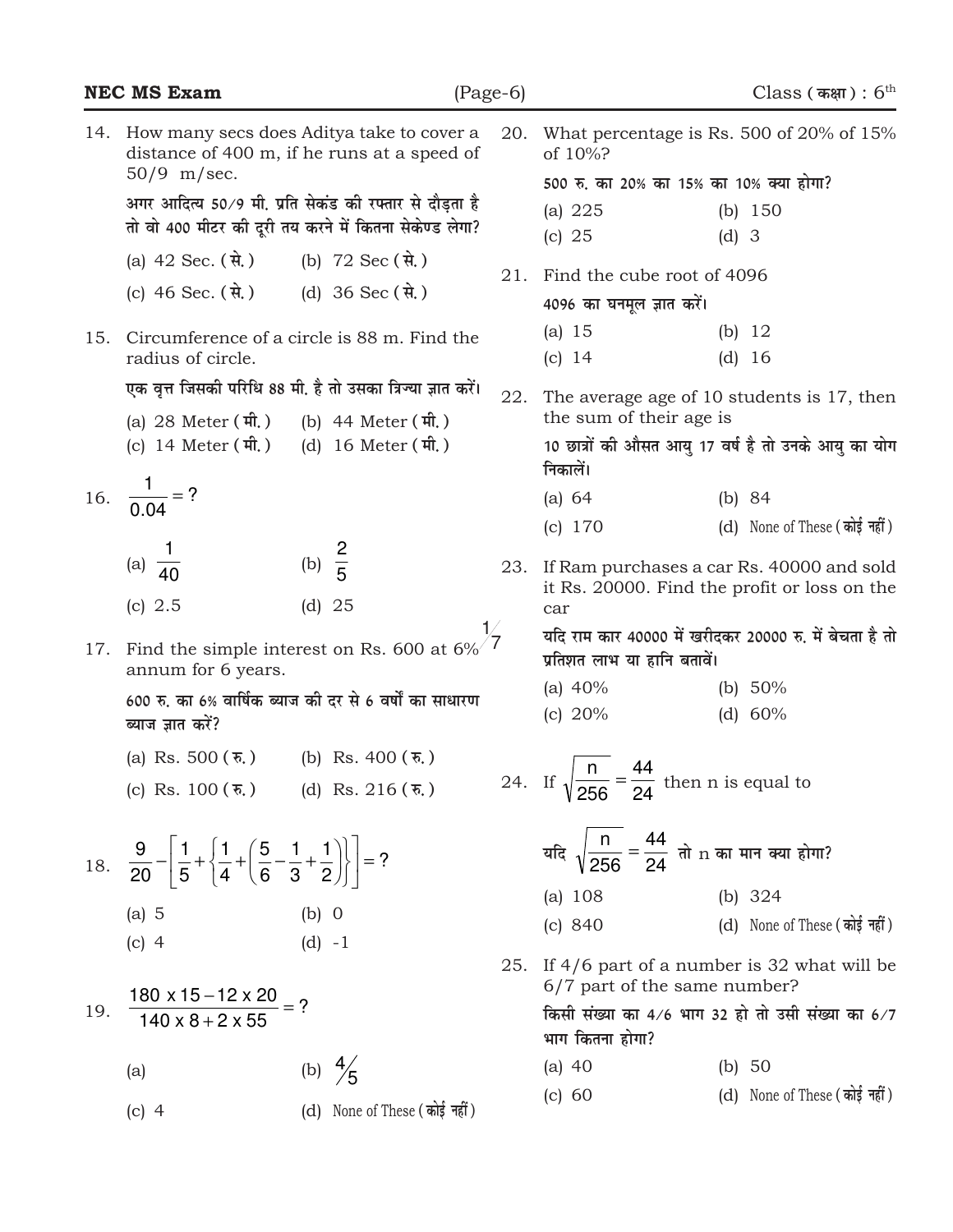| <b>NEC MS Exam</b> | $(Page-7)$ | Class: 6 <sup>th</sup> |
|--------------------|------------|------------------------|

## $ENGLISH$  (अंग्रेजी)

1. Write an essay on any of the following in 200 words. *(4 Marks)* (a) My Family

- (b) My first train journey
- 2. Write an application in 150 words to your Head Master for granting 7 days leave for your brother's marriage. *(3 Marks)*
- 6. Give the plural form of the following words *(2 Marks)*
	- (a) Company (b) Volcano (c) Topaz (d) Lily
		-
- 7. Write one word for the given group of words *(2 Marks)*

8. Give opposite of the followings *(2 Marks)*

- (a) To escape from hard realities.
- (b) That which is pig like.
- (c) That which is dog like.
- (d) The study of insects.
- 3. Write the synonymus of the following.
	- *(2 Marks)*
	- (a) Arrival (b) Accuse (c) Borrow (d) Behaviour
		-

4. Write the Antonyms of the followings.

(a) Secret (b) Secondary (c) Tribute (d) Famous

9. Correct the followings *(2 Marks)*

(a) Profit (b) High (c) Day (d) Despair

- (a) Speak truth
- (b) Honesty was the best policy
- (c) She is wise
- (d) Man was mortal.
- 10. Translate into English *(3 Marks)*
	- (a) राम कल स्कूल जाएगा।
	- (b) कल भारत बन्द है।
	- (c) एक ऊँट दौड़ रहा **है।**
	- (d) काम ने उसे थका दिया है।
	- (e) राम ने कल भारत छोड़ने का फैसला लिया है।
	- (f) आज मैं काफी थका हुआ हूँ।
- 5. Fill in the blanks with the appropriate preposition *(2 Marks)*
	- (a) She has been blind ....birth.
	- (b) She is married .....Rakesh.
	- (c) She jumped ........the well.
	- (d) Mukesh travelled ....train.
- - -
		-
		-
- 

*(2 Marks)*